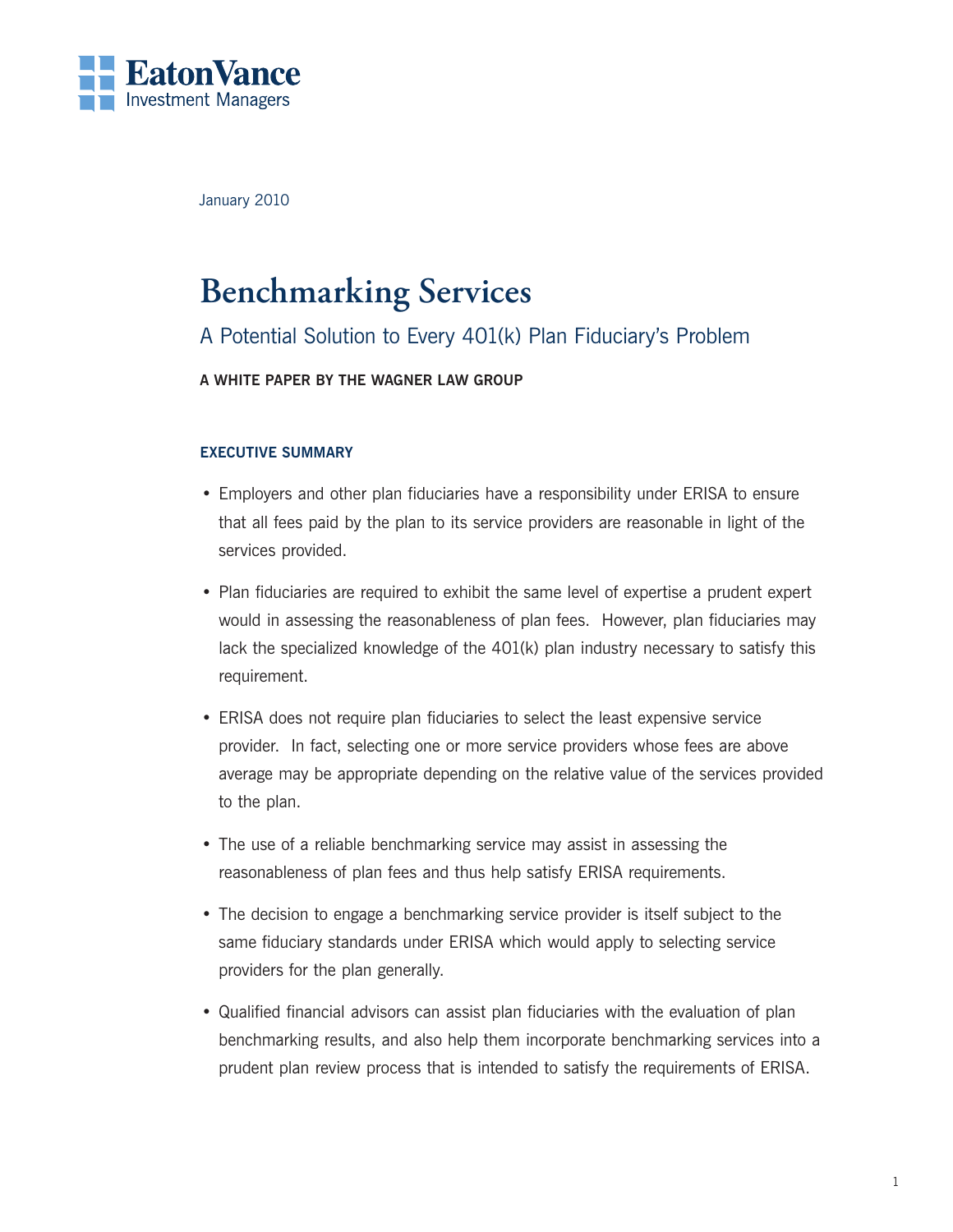#### **Introduction**

Many employers who sponsor 401(k) plans and other defined contribution plans are becoming increasingly aware that they face a daunting challenge under the Employee Retirement Income Security Act of 1974 ("ERISA"): In their capacity as ERISA fiduciaries, each employer has a duty to ensure the fees incurred by the plan are reasonable. Does the typical employer have the necessary expertise and resources to determine the reasonableness of its plan's fees? For many plan sponsors, the answer to this question is a definitive no. This poses a serious problem given the ongoing scrutiny of service fees in the 401(k) plan industry by Congress and the U.S. Department of Labor ("DOL"), and the mounting number of lawsuits filed against employers on the grounds that plan fees are excessive.

As a potential remedy to these issues, several firms are now offering services that aim to compare the fees paid by individual plans against the fees paid by a representative benchmark group of plans. The scope, cost, and, potentially, the quality of these "Benchmarking Services" varies considerably. Certain Benchmarking Services are quite ambitious and attempt to gauge not only plan fees but also the value received by the plan in return, while others strictly assess fees. In addition, the timeliness of data, size of the database, method of data verification, and construction of benchmark groups all may vary from one service provider to another. In this white paper, we will examine how Benchmarking Services can be used by plan fiduciaries to meet critical requirements under ERISA, in a manner which ultimately benefits plan participants and minimizes fiduciary liability risk for the employer. Additionally, we will examine how a qualified financial advisor can assist plan sponsors in both selecting a Benchmarking Service and in incorporating these services into a prudent plan review process that is intended to satisfy the requirements of ERISA.

#### **FIDUCIARY REQUIREMENTS WITH RESPECT TO PLAN FEES**

In order to understand the intrinsic value of Benchmarking Services and the underlying reasons behind their proliferation, it is important to understand a plan fiduciary's responsibilities under ERISA. ERISA imposes three sets of rules requiring plan fiduciaries to ensure that any fees paid by the plan to its service providers are reasonable: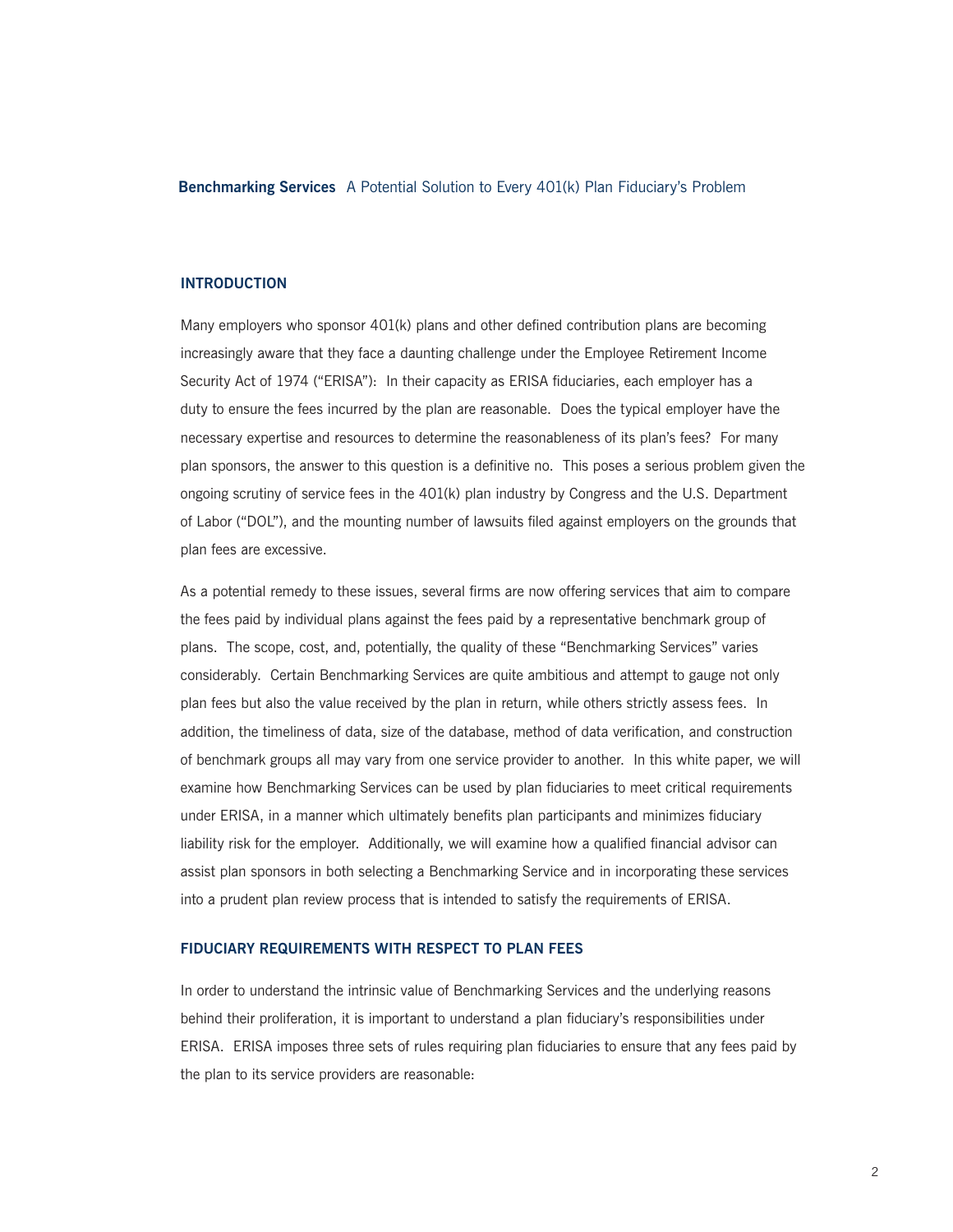- the "Establishment of Trust" rules under ERISA Section 403,
- the "Prudent Man" standard of care under ERISA Section 404, and
- the prohibited transaction exemption under ERISA Section 408(b)(2).

Establishment of Trust Rules. The Establishment of Trust rules under ERISA Section 403 specifically require plan assets to be held in a qualifying trust "for the exclusive purposes of providing benefits and defraying reasonable expenses of administering the plan" (emphasis added).

Prudent Man Standard of Care. The Prudent Man standard of care similarly permits reasonable expenses to be "defrayed" with plan assets, but it adds a challenging twist to the rule. The Prudent Man standard of care under ERISA Section 404 is informally known as the "prudent expert" standard, because it requires fiduciaries to discharge their duties to the plan with the care, skill, prudence and diligence that a "prudent man acting in a like capacity and familiar with such matters would use in the conduct of an enterprise of a like character and with like aims." Thus, an employer must discharge all of its fiduciary duties to the plan, including its duty to limit plan fees to reasonable expenses only, with the same level of skill and diligence that a prudent expert would use.

Prohibited Transaction Exemption. ERISA Section 406 states that various types of transactions, including the use of plan assets to pay a plan's service provider, are "Prohibited Transactions."1 Fortunately, ERISA Section 408(b)(2) provides an exemption from these rules, allowing the use of plan assets to pay fees for services. However, the exemption applies strictly to a fiduciary's "contracting or making reasonable arrangements" with the plan's service provider for "services that are necessary" for plan operation, and only if no more than "reasonable compensation" is paid for them. The applicable DOL regulations simply state that the determination of whether compensation is reasonable depends on the particular facts and circumstances of each case.

<sup>&</sup>lt;sup>1</sup>ERISA Section 406 provides, among other requirements, that a fiduciary must not cause the plan to engage in a transaction that constitutes a direct or indirect (1) sale or exchange of any property between the plan and a party in interest, (2) lending or extension of credit between the plan and a party in interest, (3) furnishing of goods or services between the plan and a party in interest, or (4) transfer to, or use by, a party in interest of any plan assets. A "party in interest" is broadly defined to include the plan's service providers, fiduciaries, the employer sponsoring the plan, and their respective affiliates.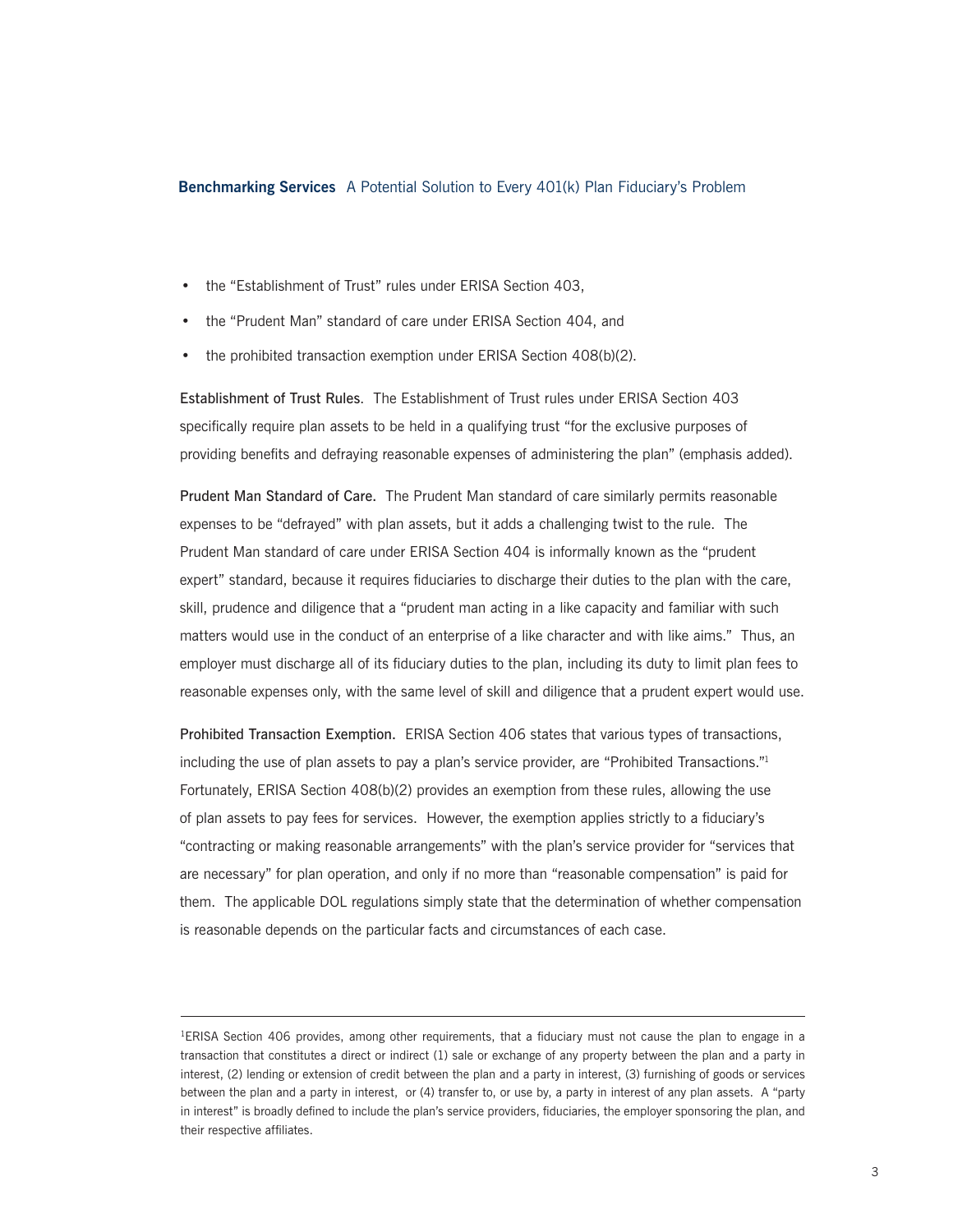#### **PENALTY FOR BREACHING FIDUCIARY DUTIES**

The penalties under ERISA are substantial if the employer breaches any of its fiduciary duties. ERISA Section 502(a) also gives participants the power to file legal claims against a plan fiduciary for breaching its duties under ERISA. A growing number of lawsuits have been filed against some of the nation's largest employers and investment providers alleging, in part, that they breached their fiduciary duties under ERISA by failing to monitor the direct and indirect compensation paid to the plan's service providers. With one notable exception, the trial courts have been cautious in dismissing these lawsuits at an early stage, a fact which seems to have encouraged the plaintiffs' bar to file additional lawsuits over fees.

Given the fact that employers typically have limited knowledge of the 401(k) plan industry (other than the experience they have with their individual plans), employers may be exposing themselves to significant fiduciary liability when they sign off on plan fees without any outside assistance or formal review process. Financial advisors can play a crucial role in sensitizing and educating plan sponsors with respect to the employer's duties under ERISA to monitor and evaluate the plan's fees. To avoid violating federal law and the related penalties under ERISA, the employer must confirm that any and all fees paid with plan assets are reasonable, and the employer must make this determination with the same standard of care that would be required of a prudent expert.

#### **HOW BENCHMARKING SERVICES CAN HELP PLAN FIDUCIARIES**

Benchmarking Services can help employers meet their obligations under ERISA with respect to plan fees in the following ways:

<sup>&</sup>lt;sup>1</sup>Under ERISA Section 409, a fiduciary is personally liable for plan losses resulting from a breach, such as the use of plan assets to pay unreasonable fees. ERISA Section 502(l) imposes a 20% civil penalty on amounts recovered pursuant to a settlement with the DOL. Under Internal Revenue Code Section 4975, the excise tax for prohibited transactions is assessed against the service provider receiving unreasonable compensation from the plan.

<sup>&</sup>lt;sup>2</sup>See, e.g., Abbot v. Lockheed Martin Corp. (S.D. III. Aug. 13, 2007), Beesely v. International Paper Company (S.D. III. Sept. 30, 2008), George v. Kraft Goods Global, Inc. (S.D. Ill. Mar. 16, 2007), Martin v. Caterpillar, Inc. (C.D. Ill. May 15, 2007), and Spano v. The Boeing Co. (S.D. Ill. Apr. 18, 2007).

<sup>&</sup>lt;sup>3</sup>In Hecker v. Deere & Co. (7th Cir. Feb. 12, 2009), the Court of Appeals in its grant of a motion to dismiss, held that revenue sharing was not prohibited and that ERISA did not require disclosure of such payments to participants.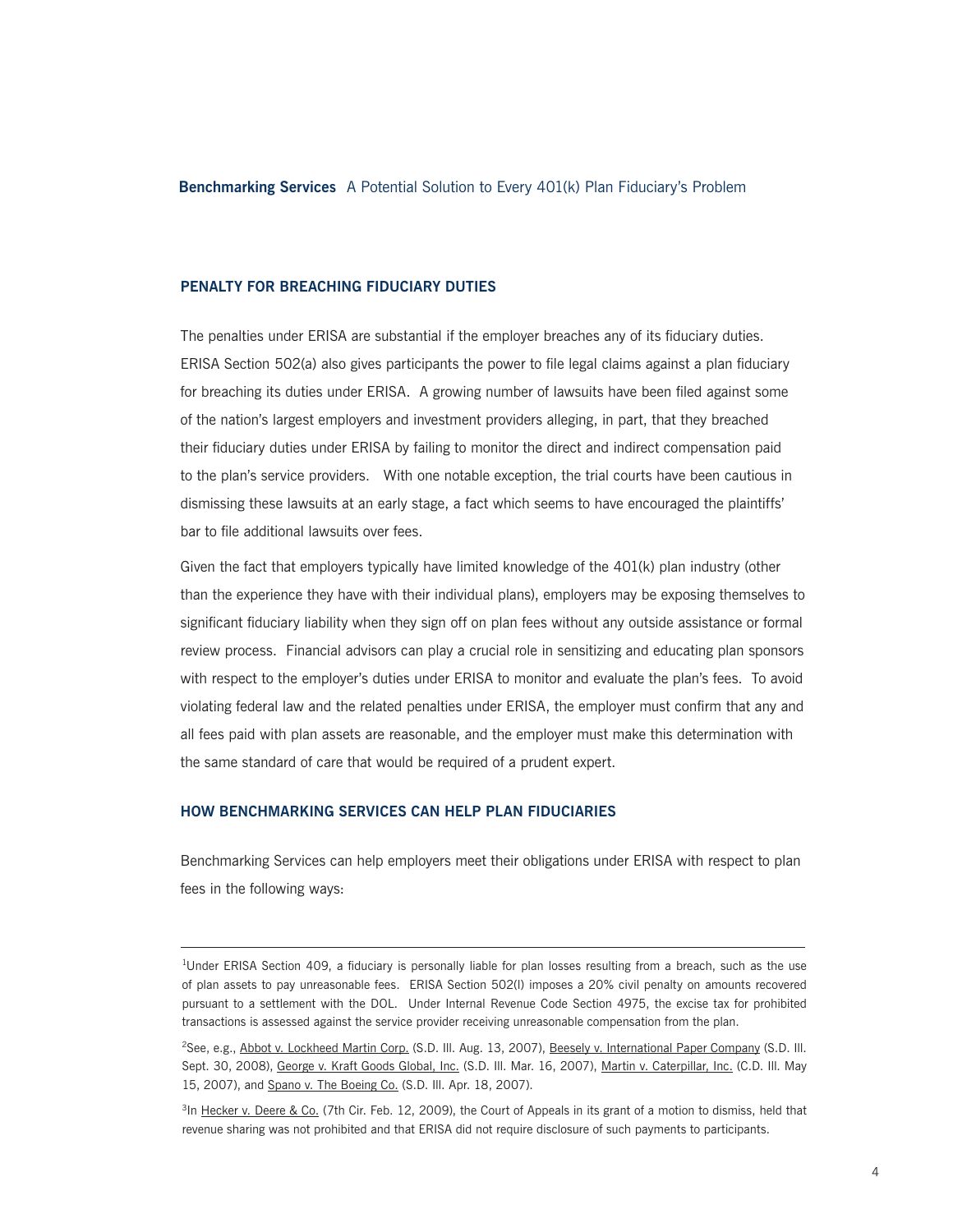- Assist the employer in its efforts to identify and calculate all plan fees, including any "hidden" indirect compensation paid by the plan's investments (or investment providers).
- Equip the employer with the ability to use Benchmarking Services as part of a prudent review process to evaluate and monitor the plan's services and fees on an ongoing basis.
- • Provide the employer with the competitive pricing information that a prudent expert might have, to help assess the reasonableness of the plan's current service arrangement.

Identify "Hidden" Indirect Compensation. The U.S. Government Accountability Office (GAO)<sup>5</sup> concluded in its July 2008 report, Fulfilling Fiduciary Obligations Can Present Challenges for 401(k) Plan Sponsors, that plan sponsors were unable to satisfy their fiduciary obligations without disclosure of the "hidden" compensation flowing from the plan's investments to its service providers (e.g., recordkeeper, pension consultant). For example, a plan's service provider may receive "soft dollar" payments from the plan's investment funds in the form of shareholder servicing fees (as well as 12b-1 fees and sub-transfer agency fees) or other revenue sharing payments directly from the funds' investment managers. Although a plan sponsor would undoubtedly be aware of the "hard dollar" fees charged directly to the plan or plan sponsor, the employer may not necessarily understand that the service provider can also receive indirect compensation from the plan's investment funds and the managers of such funds.

Thus, a plan sponsor could conceivably select what appears to be a "free" administrative service for the plan, without understanding that the provider's compensation was being passed on to plan participants in the form of higher embedded costs in the plan's investment funds. The plan's service provider would also have a conflict of interest to the extent it had a financial incentive to steer the plan sponsor to arrangements or funds that increased the provider's indirect compensation. In DOL Advisory Opinion 97-16A, the DOL advised that fiduciaries must assure that the compensation paid directly or indirectly by the plan to a service provider is reasonable. Revenue sharing among a plan's investment and service providers is not prohibited under ERISA. But without full disclosure of the indirect compensation paid to the plan's service providers, the employer might

<sup>&</sup>lt;sup>1</sup>The GAO is an independent, non-partisan agency that works for Congress, and is sometimes referred to as the "investigative arm of Congress."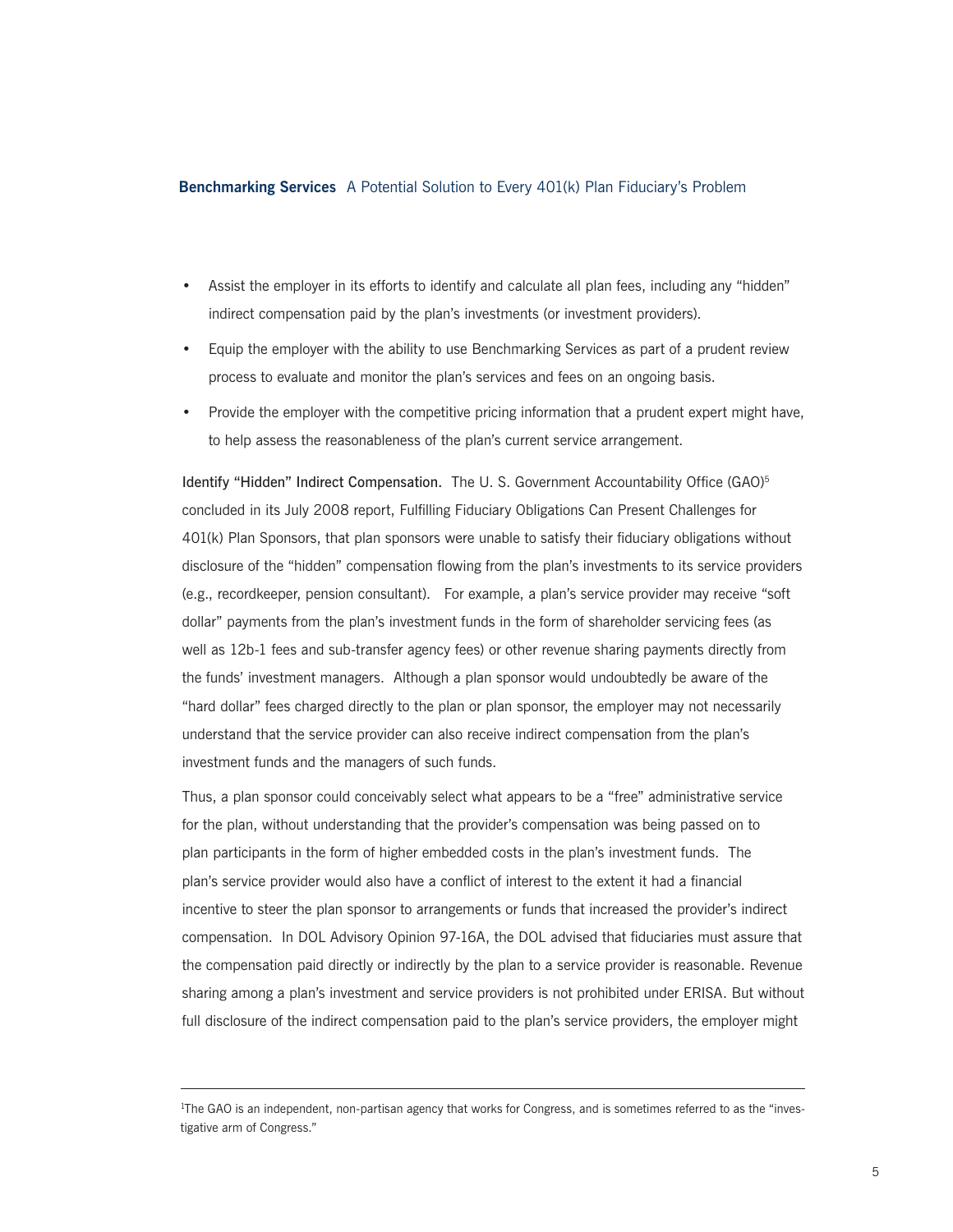approve a service arrangement with fees in the aggregate that are unreasonable, resulting in a breach of its fiduciary duties under ERISA.

With the consent of the plan sponsor, many providers of Benchmarking Services will work directly with the plan's recordkeeper to obtain the information necessary to determine the various types of revenue sharing payments flowing from the plan's investments (and/or investment providers) to the plan's service providers. Providers of these types of Benchmarking Services can greatly simplify the employer's review of plan fees. This revenue sharing data can also be used by the plan sponsor to confirm the direct and indirect compensation information which, beginning with the plan year for 2009, must be reported on the plan's Form 5500 information return annually.<sup>6</sup> This recent change to the Form 5500 is just a part of the DOL's regulatory initiative to improve fee transparency, and any such revenue sharing information will continue to be relevant as the DOL moves to finalize its other related regulations.<sup>7</sup>

Prudent Review Process to Monitor Fees. The DOL issues Information Letters which are intended to call attention to well-established principles under ERISA. The DOL has repeatedly summarized in multiple Information Letters and in other related pronouncements (the "DOL Procedural Guidance") the procedural rules which plan fiduciaries should follow in connection with the selection of a service provider.<sup>8</sup> The responsible fiduciary must engage in an objective process designed to elicit information necessary to assess the qualifications of the provider, the quality of services offered, and the reasonableness of the fees charged in light of the services provided. Soliciting bids among providers at the outset is a means by which the fiduciary can obtain the necessary information relevant to the decision-making process. Whether such a process is appropriate in subsequent

<sup>6</sup> The GAO in its December 2009 report, Additional Changes Could Improve Employee Benefit Plan Financial Reporting, recommended that the DOL further increase its Form 5500 disclosure requirements for indirect compensation and that it should coordinate these requirements with the pending ERISA 408(b)(2) regulations.

<sup>7</sup> The DOL proposed new regulations under ERISA Section 408(b)(2) in 2007 which, if adopted, would require the plan's service provider to disclose any indirect compensation and potential conflicts of interest. The DOL also proposed regulations in 2008 which, if adopted, would require plan sponsors to furnish fee information to plan participants.

<sup>&</sup>lt;sup>8</sup>See, e.g., Information Letters to D. Ceresi (February 19, 1998) and to T. Konshak (December 1, 1997), the preamble to DOL proposed regulations under ERISA Section 408(b)(2), and DOL Field Assistance Bulletin 2002-3.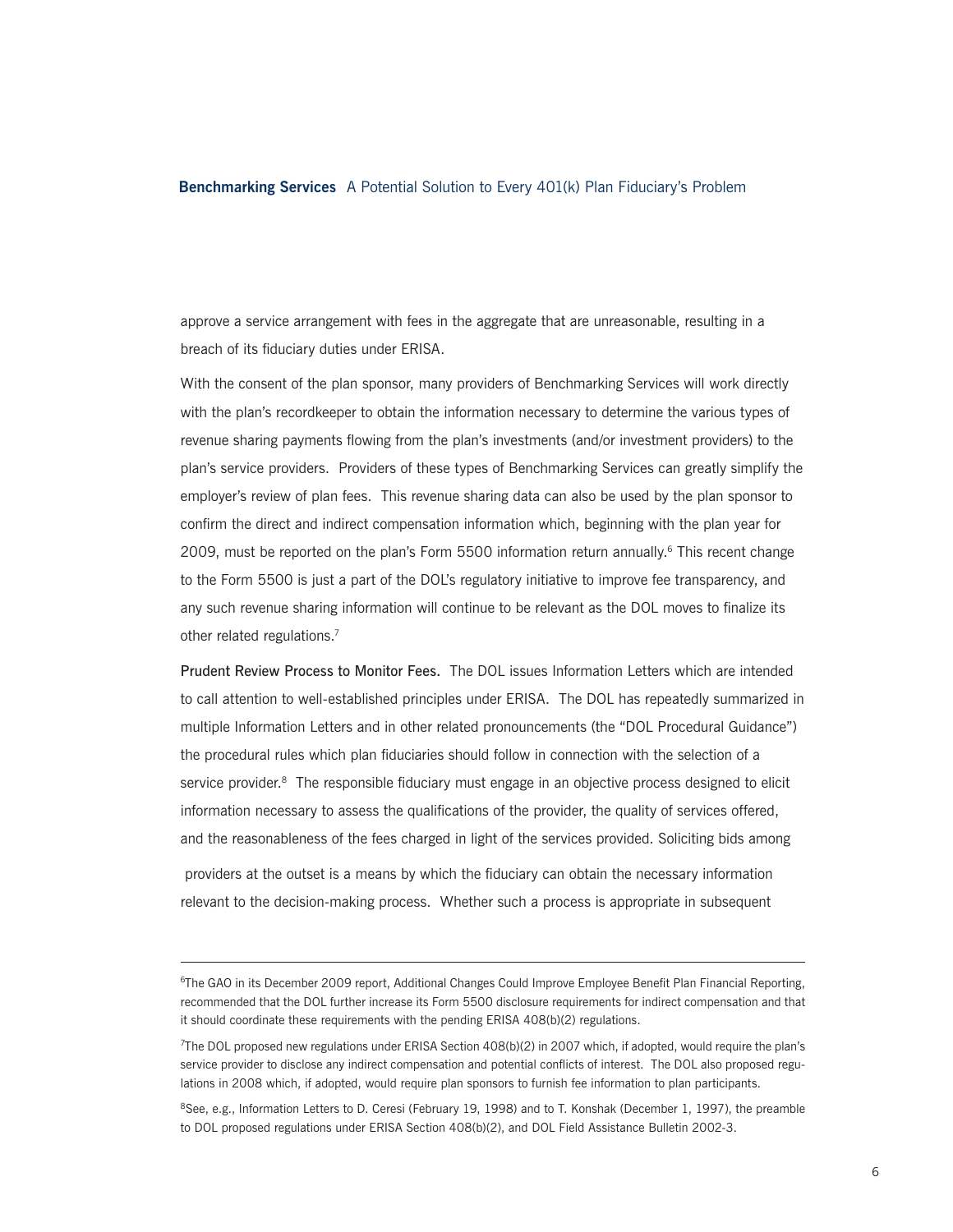years may depend, among other things, upon the fiduciary's knowledge of the service provider's work, the cost and quality of the services provided, the fiduciary's knowledge of prevailing rates for similar services, as well as the cost to the plan of conducting a particular selection process.

In other words, according to the established principles articulated in the DOL Procedural Guidance, a plan sponsor should follow an objective process for gathering information about the provider, its services, and the reasonableness of its fees. Given the enormous effort and time which is typically involved in soliciting bids from prospective service providers for the plan, it would be much more efficient for a plan sponsor to implement a simple procedure under which (1) it requests updated information concerning the qualifications of the plan's existing service provider, (2) objectively assesses the provider's historical performance, and (3) it uses Benchmarking Services to determine the prevailing rates for similar services. The advantage of this simple procedure is that the plan sponsor can use it regularly as part of a formal and prudent review process, and it will help the plan fiduciary monitor the reasonableness of the plan's services and fees on an ongoing basis. Financial advisors who work closely with plan sponsors can assist them in the development and adoption of a simple but disciplined review procedure for monitoring plan fees.

Gain Expert's Knowledge With Competitive Pricing Information. Although many employers intuitively believe the key to satisfying the prudence standard under ERISA is following a set of prudent procedures, financial advisors should also remind plan sponsors that the fiduciary decision-making process requires substantive expertise. As discussed above, the standard of care under ERISA Section 404 requires the plan sponsor to evaluate the reasonableness of plan fees with the skill and knowledge of a de facto prudent expert who is familiar with the service fees in the 401(k) plan industry. One of the few ways in which an employer can acquire this requisite knowledge is to obtain competitive pricing information from a reliable Benchmarking Service. And with the assistance of the Benchmarking Service provider and the support of the plan's financial advisor, the plan sponsor should be able to position itself so that it is able to interpret and utilize the competitive pricing information effectively and also complete its fiduciary review in the same manner as would a prudent expert.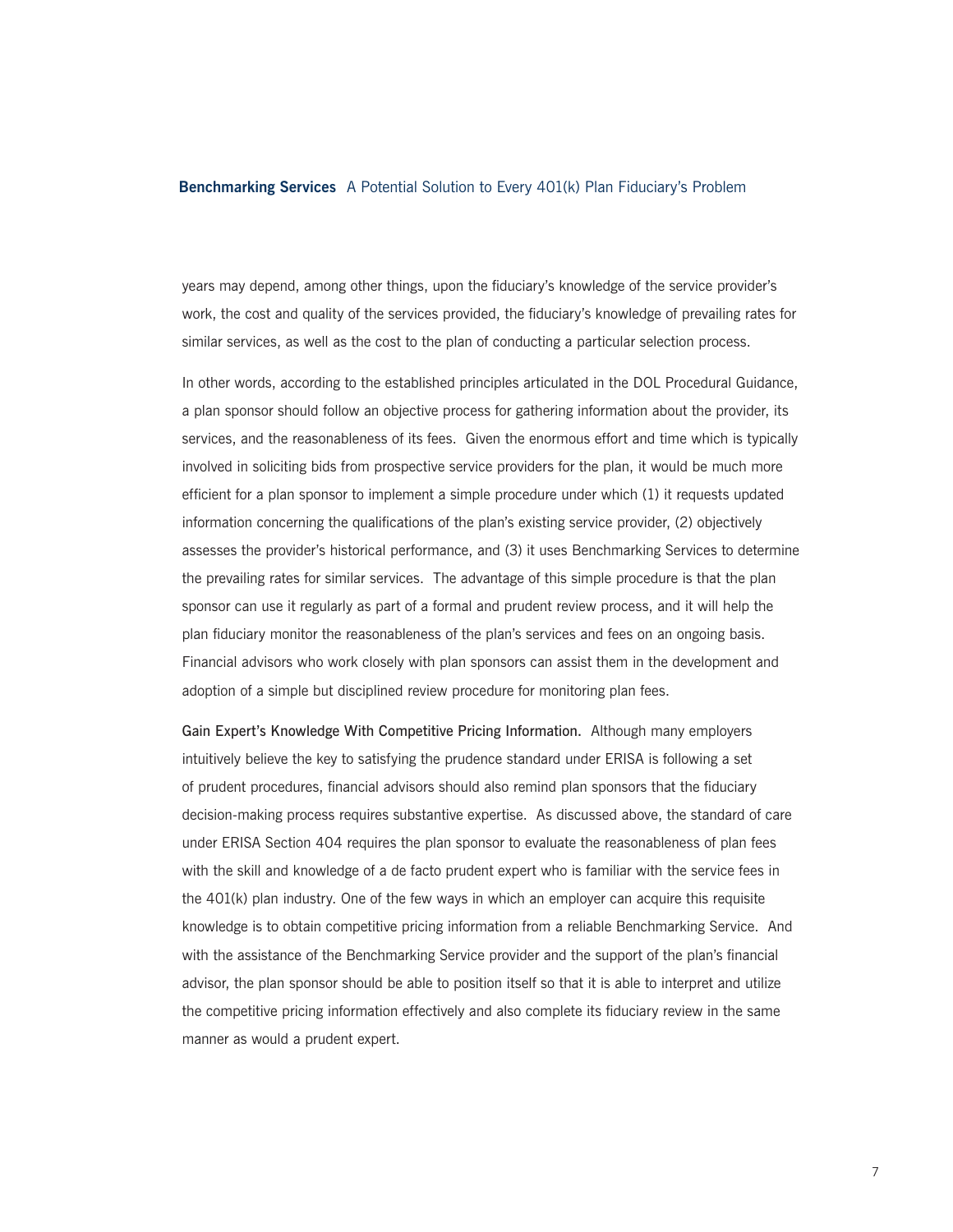#### **SELECTING A BENCHMARKING SERVICE**

Benchmarking Services are offered in all sorts of shapes and sizes. Financial advisors should inform their plan sponsor clients that the decision to engage a Benchmarking Service provider is itself subject to the same fiduciary standards under ERISA which would apply to selecting service providers for the plan generally. In addition, financial advisors who work with plan sponsors should encourage them to make the following inquiries with respect to any prospective provider of Benchmarking Services:

- What are the qualifications and credentials of the provider? How long and to how many clients has the provider been offering Benchmarking Services?
- Does the provider offer benchmarking analyses for all of the plan's investment and administrative service fees? To what extent are benchmarking analyses provided separately for each individual fee (as opposed to total fees)?
- Will the provider be able to identify all indirect compensation paid to the plan's service providers from the plan's investments and investment providers? Does the provider consider all indirect compensation paid with respect to the benchmark group of plans?
- How reliable is the provider's data for the benchmark group of plans? Is data obtained directly from the various plans' recordkeepers? Does the data gathering method used by the provider prevent inaccurate data submission? Is stale and outdated data disregarded?
- What is the size and profile of the plans included in the benchmark group? How many plans are included in the benchmark group? Can the benchmark group be customized?
- Does the provider offer any benchmarking analyses with respect to the quality of the investment and administrative services provided to the plan?
- In order to make a direct comparison, the actual fees of the various plans are often converted into a per-participant fee or asset-based fee. Does the provider use both per-participant fees and asset-based fees as baselines for its comparisons? If not, why?
- • After the benchmarking analyses are completed, what type of consulting services and support will be available to the plan fiduciary in interpreting such analyses?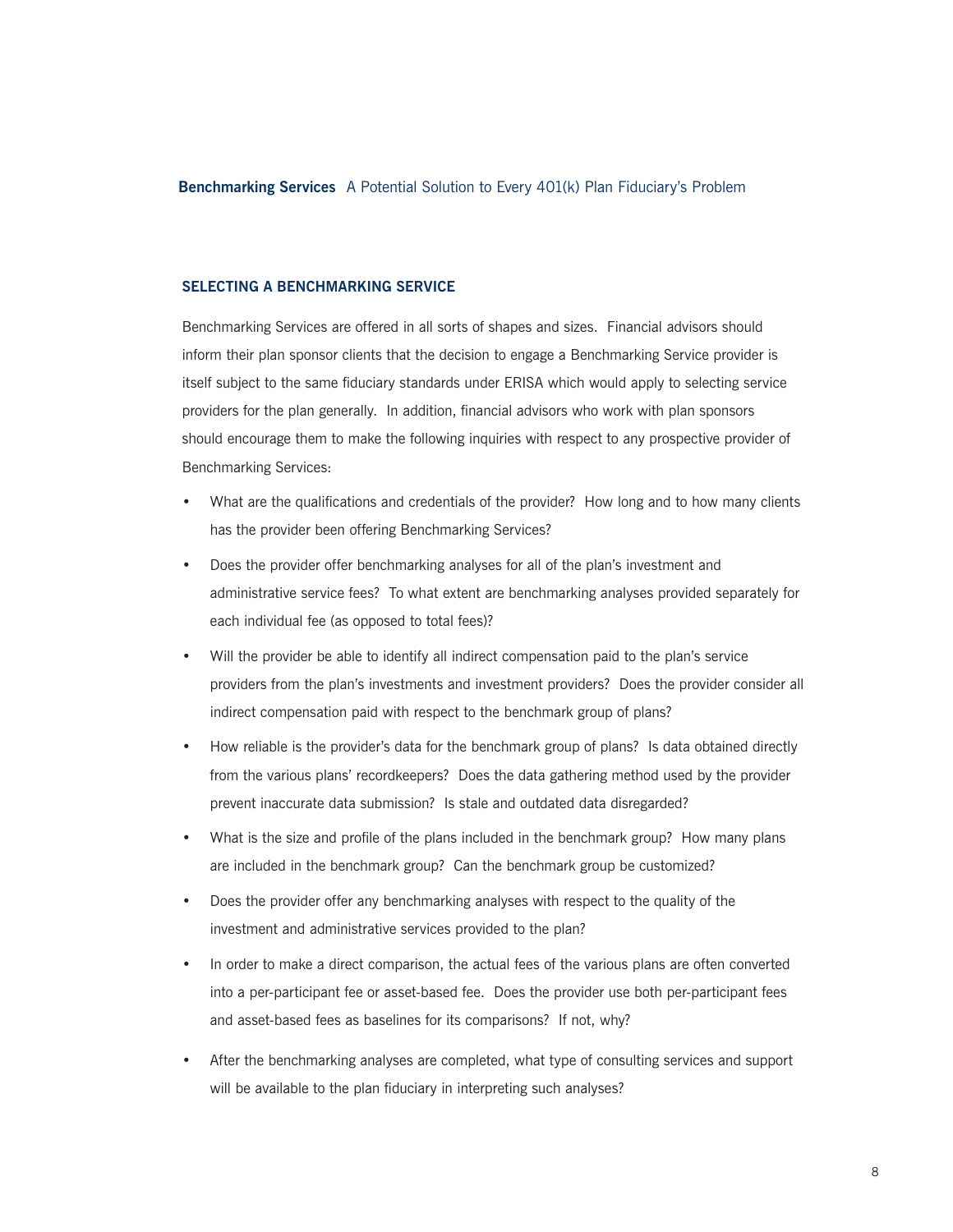#### **INTERPRETING THE BENCHMARKING ANALYSIS PROPERLY**

When considering the use of Benchmarking Services, the question that plan sponsors invariably ask is: "What do I do if the benchmarking analysis says that my plan is too expensive?" Financial advisors should assure their plan clients that nothing in ERISA requires them to "scour" the markets to find the cheapest investment and service providers.<sup>9</sup> To the contrary, the DOL Procedural Guidance provides that plan fiduciaries should never consider one factor, such as the lowest fee for services, to the exclusion of any other factor, such as the quality of the work product. Rather, the decision regarding which service provider to select should be based on an assessment of all the relevant factors, including both the quality and cost of the services. Accordingly, a plan fiduciary should never conclude that its plan's services are too expensive, based on the results of a benchmarking analysis alone.

Plan sponsors have the flexibility to maintain arrangements with plan service providers that charge relatively expensive fees, so long as they are appropriate in light of the services provided. If a plan client is in this situation, financial advisors should remind the employer to document the reasons for concluding that plan fees are reasonable in light of the services provided (e.g., responsiveness to inquiries, prompt resolution of issues, high number of benefit transactions, complexity of plan design, low processing errors, customized services, etc.). Such documentation will be instrumental in demonstrating that the employer considered both plan fees and the quality of the services provided, in discharging its fiduciary duties under ERISA.

If the plan sponsor concludes that the fees are too expensive in light of the services provided, the plan sponsor should renegotiate the plan's fees or ask for additional services. If the fees are too high because of the indirect compensation received by the service provider from the plan's investments or investment providers, the employer can also request that the service provider create an "ERISA fee recapture account" under the plan, where all or a portion of the revenue sharing received by the provider is deposited into such account and then used at the direction of the employer to pay administrative expenses or for allocations to participants in accordance with the plan document.<sup>10</sup> As a last resort, if the service provider refuses to renegotiate its fees or

<sup>&</sup>lt;sup>1</sup>See Hecker v. Deere & Co. (7th Cir. Feb. 12, 2009).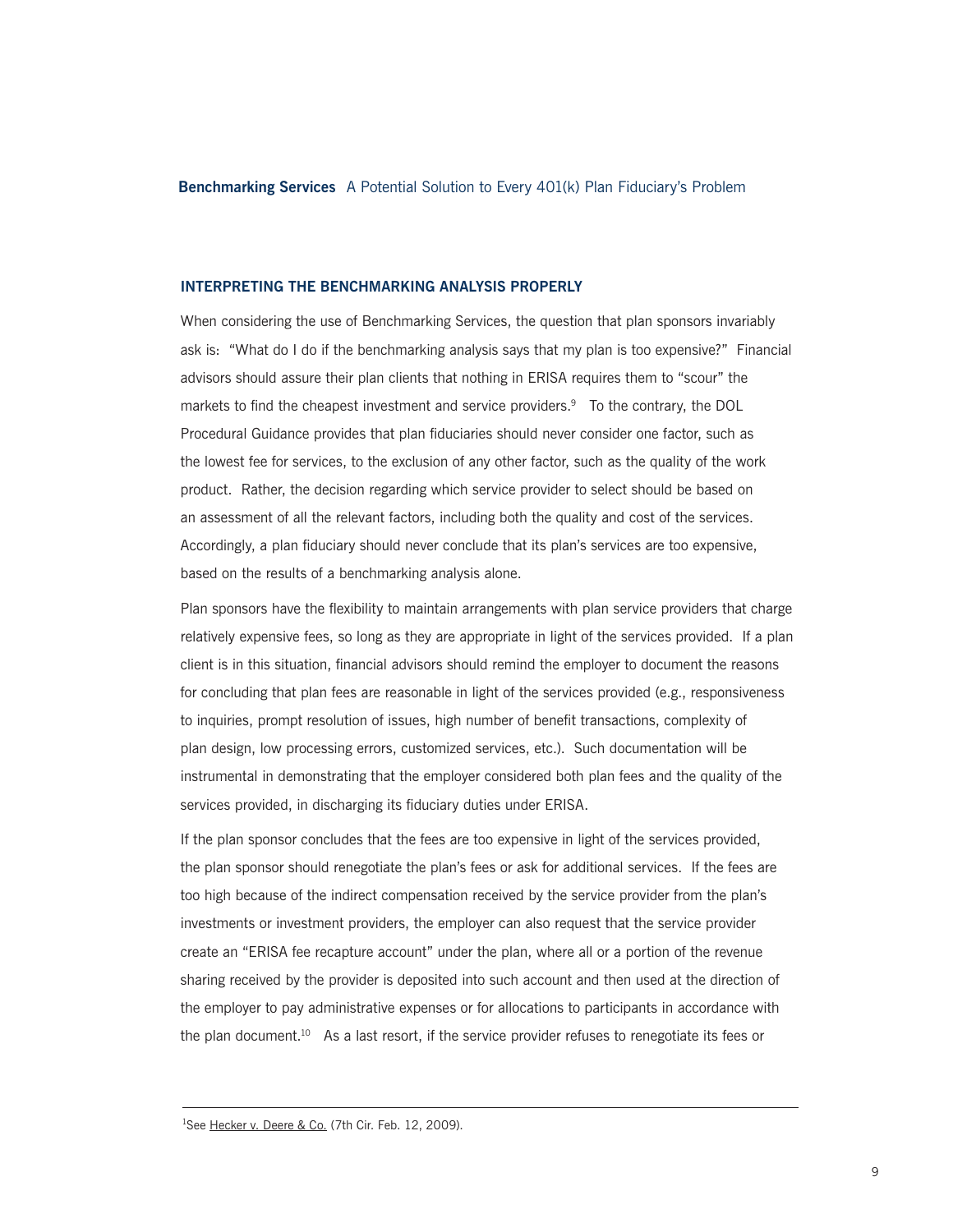change the scope of its services, the plan fiduciary would have to terminate the arrangement to avoid a violation of the applicable rules under ERISA. If the plan sponsor concludes that the fees are too expensive in light of the services provided, the plan sponsor should renegotiate the plan's fees or ask for additional services. If the fees are too high because of the indirect compensation received by the service provider from the plan's investments or investment providers, the employer can also request that the service provider create an "ERISA fee recapture account" under the plan, where all or a portion of the revenue sharing received by the provider is deposited into such account and then used at the direction of the employer to pay administrative expenses or for allocations to participants in accordance with the plan document. As a last resort, if the service provider refuses to renegotiate its fees or change the scope of its services, the plan fiduciary would have to terminate the arrangement to avoid a violation of the applicable rules under ERISA.

#### **CONCLUSION**

Every plan sponsor in its capacity as an ERISA fiduciary has a duty to ensure the fees incurred by the plan are reasonable.

- With the assistance of a reliable Benchmarking Service provider and the support of the plan's financial advisor, employers can discharge their fiduciary duties in the same manner as would a prudent expert.
- However, it is important that plan fiduciaries recognize that Benchmarking Services are a tool to be included as part of a broader, prudent review process.
- Plan benchmarking results need to be evaluated in the proper context and critically examined, and decisions involving the hiring and firing of service providers should be based on all relevant factors, and never based on the benchmarking results alone.

Financial advisors can play a crucial role in helping the plan fiduciary (1) select a reliable provider of Benchmarking Services, (2) develop a simple but disciplined review process for the plan's services and fees, and (3) use the plan's benchmarking results effectively to properly evaluate the plan's fees in light of the services provided.

 $10$ For more information about ERISA fee recapture accounts, see Q&A 13 of the Supplemental FAQs About the 2009 Schedule C on the DOL's website, http://www.dol.gov/ebsa/faqs/faq-sch-C-supplement.html.